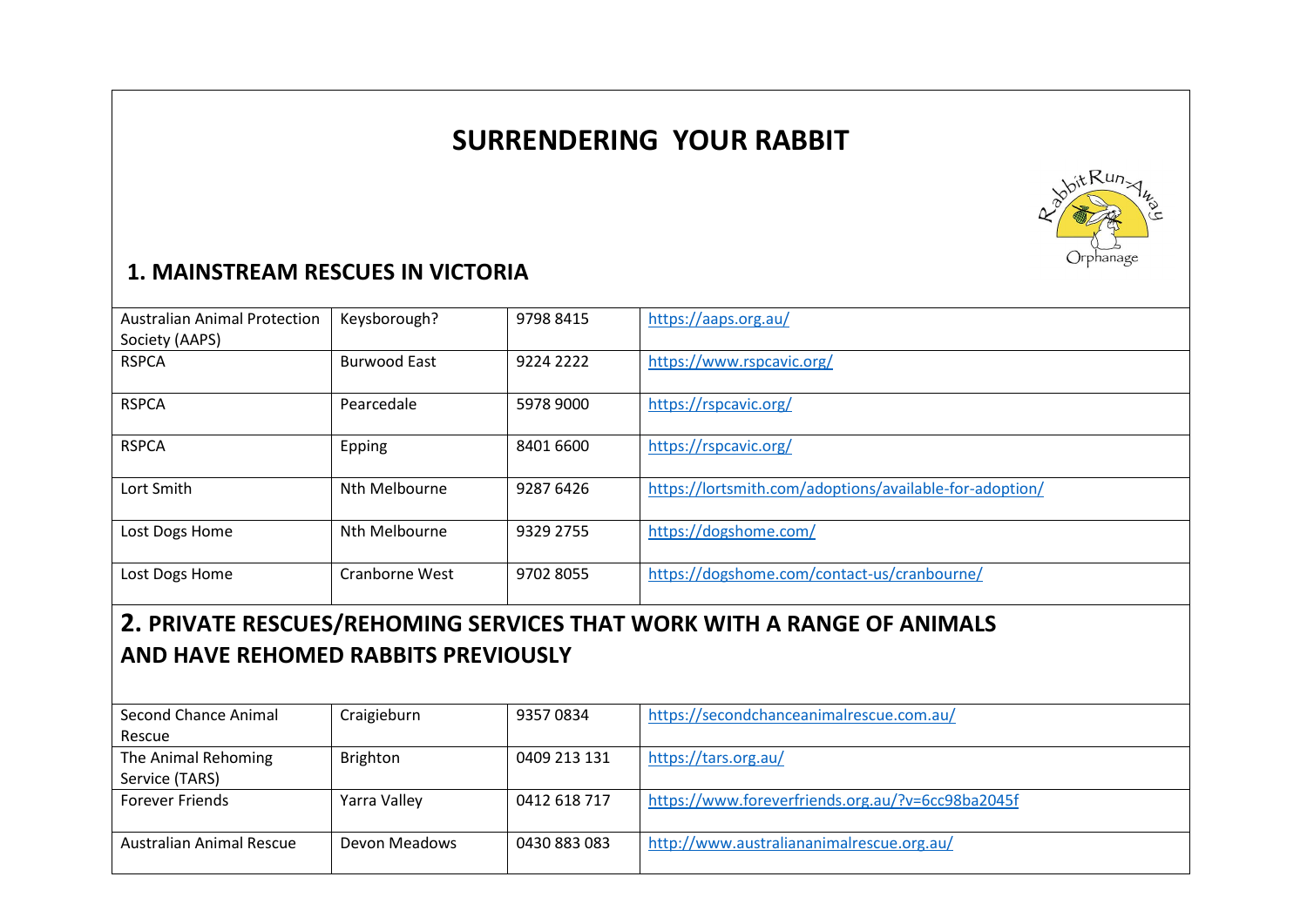| <b>Geelong Animal Welfare</b><br>Society (GAWS) | Geelong              | 5248 2091    | https://www.gaws.org.au/                                                                          |
|-------------------------------------------------|----------------------|--------------|---------------------------------------------------------------------------------------------------|
| <b>Strong Hearts Farm</b><br>Sanctuary          |                      |              | https://www.facebook.com/StrongHeartsFarmSanctuary/                                               |
| <b>BEARY Fuzzy Forever Rescue</b>               | Eastern Suburbs Melb |              | https://bearyfuzzyforeverrescue.org.au/#                                                          |
| <b>Pyrenees Animal Rescue</b>                   |                      |              | https://www.facebook.com/pyreneesanimalrescue/                                                    |
| Give a Kitty a Home                             |                      |              | https://www.facebook.com/giveakittyahome/                                                         |
| New Life for Animals<br>rehoming Centre         |                      |              | http://www.newlifeforanimals.org.au/                                                              |
| Home2Home                                       |                      |              | https://www.petrescue.com.au/library/articles/options-for-urgent-support-<br>in-rehoming-your-pet |
| <b>Waggin Tails Animal Rescue</b>               | Geelong              |              | https://www.facebook.com/waggintailsanimalrescue/                                                 |
| Forget me not Animal<br>Rescue                  |                      |              | https://www.petrescue.com.au/groups/11915/Forget-Me-Not-Rescue                                    |
| Rise Up Animal Rescue and<br>Rehabilitation     |                      |              | https://www.facebook.com/Rise-Up-Animal-Rescue-and-Rehabilitation-<br>102120531705722/            |
| Chez Guy Small Animal<br>Rescue                 |                      |              | https://chezguysmallanimalrescue.weebly.com/contact.html                                          |
| Robyn's Nest Animal Rescue                      | Melbourne            | 0403 350 692 | https://www.petrescue.com.au/groups/10610/Robyns-Nest-Animal-Rescue                               |

#### **3. FARM SANCTUARIES AROUND AUSTRALIA**

**Some Farm Sanctuaries may take in rabbits from time to time. A list can be found on the following link:**

[https://www.veganaustralia.org.au/vegan\\_farmed\\_animal\\_sanctuaries](https://www.veganaustralia.org.au/vegan_farmed_animal_sanctuaries)

## **Victoria: Farm Sanctuaries**

- **[Edgar's Mission Farm Sanctuary](http://www.edgarsmission.org.au/)**, Lancefield
- **[Lefty's Place Farm Sanctuary](https://www.facebook.com/leftysplace/)**, Benalla, run by photographer **[Tamara Kenneally](http://www.tamarakenneallyphotography.com/)**